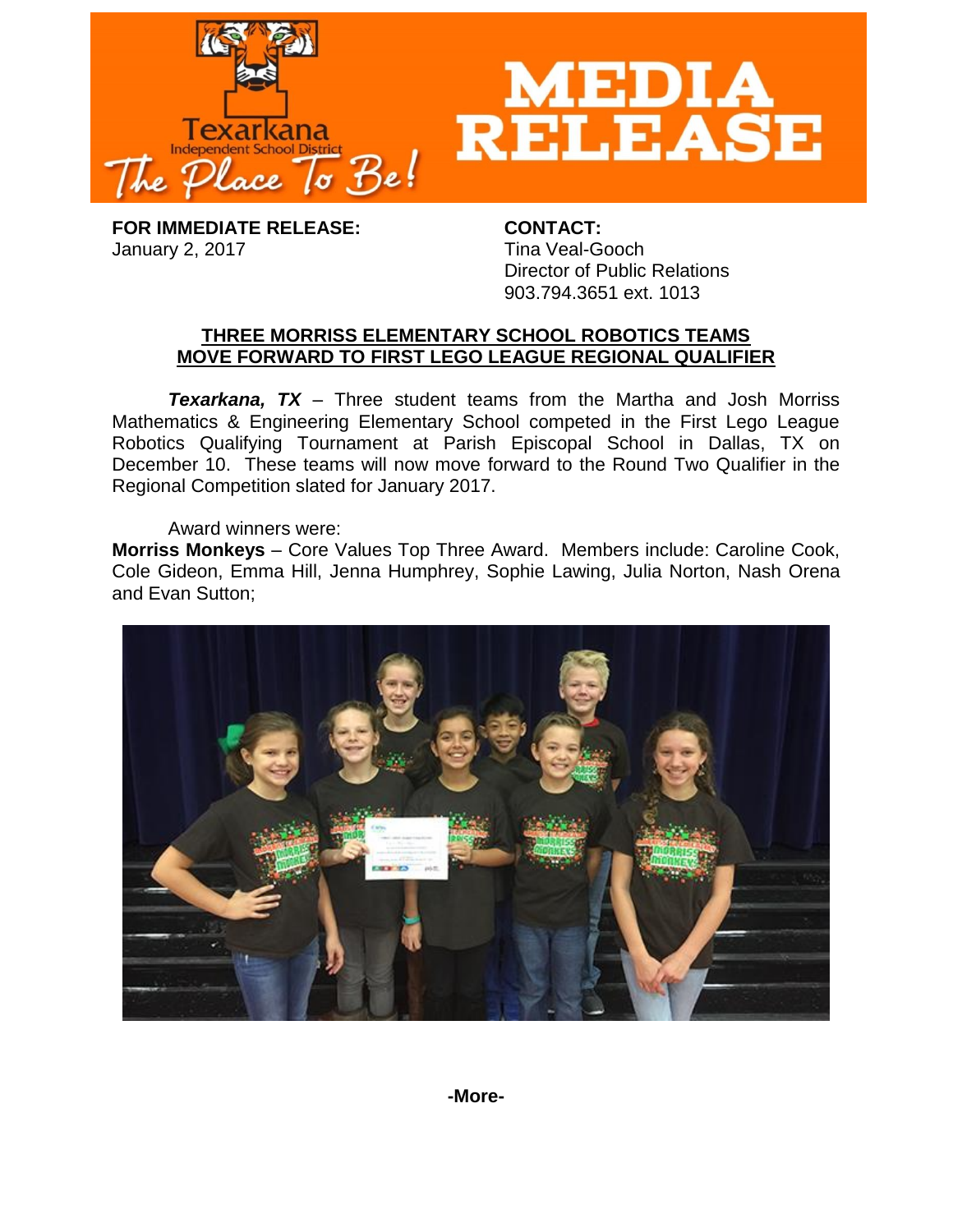**Robot Rescue** – Rising Star Winner, Project Top Three Award. Members include: Hayden Crowell, Darbi Davis, Anna Lee, Morgan Leible, Eli Likins, Sadie Mitchell , Kason Orgeron and Lola Vanderburg;



**Royal Robots** – Members include: Eli Bates, Jeb Baugh, Katie Drewry, Kaidynce Gulledge, Nicholas Hayden, Savannah Kerrigan, Hayden Phelps and Laila Toubia.